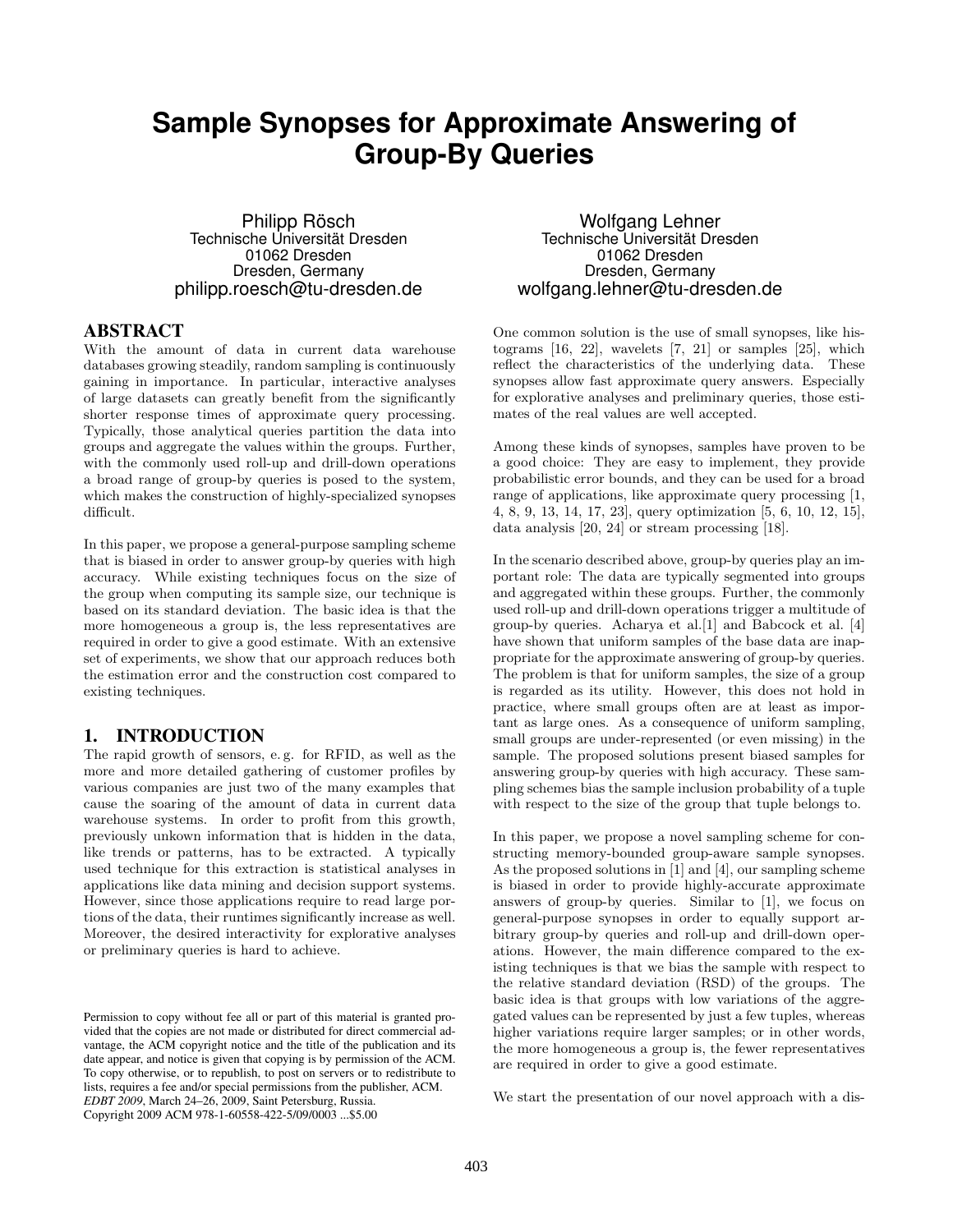cussion about how to generally specify the quality of groupaware sample synopses (GASS) in Section 2. Based on this, we introduce RSD-based GASS in Section 3. We first show a hierarchical approach that is motivated by [1]. As stated above, the computation of the sample sizes is adapted to use the variation of the group instead of its size. We further propose a flat approach that significantly reduces the construction cost of the synopsis. We show how our biased sampling scheme can be used for approximate query answering in Section 4, and propose an extension of group-aware sample synopses by using the techniques of the outlier handling of [23] in order to further reduce the estimation error considerably in Section 5. With an extensive set of experiments, we evaluated the properties of our novel approaches. The results shown in Section 6 point out our contributions:

- We propose two RSD-based group-aware sampling schemes. These biased sampling schemes consistently produce approximate query results with higher accuracy compared to existing techniques.
- With the flat approach, we reduce the construction cost of comparable general-purpose group-aware sample synopses from exponential in the number of groupby columns to linear in the number of group-by columns.
- We propose an extension that further significantly reduces the estimation error by an additional outlier handling.
- $\blacktriangleright$  In summary, we propose a heuristic approach to fastly compute memory-bounded group-aware sample synopses for approximate query answers with low estimation errors.

In Section 7, we classify RSD-based GASS in the field of database sampling and compare it with existing techniques. Finally, we conclude the paper with a summary and an outlook in Section 8.

#### 2. PRELIMINARIES

In this section, we discuss methods to specify the quality of a group-aware sample synopsis. We show how the error of an estimate can be computed and how the estimation errors of the individual groups can be combined to an overall synopsis error. We limit our discussion to AVG and SUM aggregates, which are most commonly used, especially in OLAP settings; our techniques may apply to other aggregates as well.

# 2.1 Notation

We start with a brief summarization of the notation used in this paper. For a relation  $R$  and a given set of group-by attributes  $G$ , let  $G$  denote the set of non-empty groups defined by a GROUP BY CUBE command with all of these attributes. Further, let a be the attribute used for aggregation; then  $t_{ia}$  is the value of a for tuple  $t_i \in R$ . Now, for group  $g \in \mathcal{G}$ ,

$$
L_a(g) = \sum_{t_i \in g} t_{ia}
$$

denotes the linear sum of attribute a, and  $\mu_a(g) = L_a(g)/|g|$ denotes its average value. Together with the quadratic sum

$$
Q_a(g) = \sum_{t_i \in g} t_{ia}^2
$$

the standard deviation of  $\alpha$  in group  $q$  can be expressed as

$$
\sigma_a(g) = \sqrt{\frac{1}{|g|} \sum_{t_i \in g} (t_{ia} - \mu_a(g))^2}
$$

$$
= \sqrt{\frac{Q_a(g)}{|g|} - \left(\frac{L_a(g)}{|g|}\right)^2}.
$$

Using  $L_a(g)$  and  $Q_a(g)$  allows for the incremental computation of  $\sigma_a(g)$ . This fact will be used to speed up synopsis computation as explained later. Next, let

$$
RSD_a(g) = \frac{\sigma_a(g)}{|\mu_a(g)|}
$$

denote the relative standard deviation of a in group  $g<sup>1</sup>$ 

With  $S_q$  being a uniform sample from  $q$ ,

$$
\hat{\mu}_a(g) = \frac{1}{|S_g|} \sum_{t_i \in S_g} t_{ia}
$$

is an unbiased estimate of  $\mu_a(g)$ . Moreover, with  $|S_g| = n_g$ , the standard error of this estimate is:

$$
\sigma_{\hat{\mu}_a}(g, n_g) = \sqrt{\frac{\sigma_a^2(g)}{n_g} \left(1 - \frac{n_g}{|g|}\right)} = \sigma_a(g) \sqrt{\frac{1}{n_g} - \frac{1}{|g|}}.
$$

The standard error of an estimate reflects its precision: It indicates how much the estimate deviates from the exact value if sampling were to be performed multiple times. Consequently, minimizing the standard error of an estimate results in maximizing its quality.

Until now, we have only considered a single aggregation attribute. However, in common data warehouse scenarios, we have a multitude of aggregation attributes. The computation of the quality of an estimate can easily be adapted to handle multiple attributes by making the standard error relative to the mean:

$$
RSE_{\hat{\mu}_a}(g, n_g) = \frac{\sigma_{\hat{\mu}_a}(g, n_g)}{|\mu_a(g)|} = RSD_a(g)\sqrt{\frac{1}{n_g} - \frac{1}{|g|}}.
$$
 (1)

By using the relative standard error (RSE), we become independent from units of measurement. This allows us to take the sum of the individual RSEs as the quality measure of an estimate. Let  $A = \{a_1, \ldots, a_k\}$  be the set of aggregation attributes. Then

$$
RSE(g, n_g) = \sum_{a \in A} RSE_{\hat{\mu}_a}(g, n_g)
$$

gives the estimation error of group g.

For simplification, the formulas given so far have been restricted to the AVG aggregation function. However, the

<sup>&</sup>lt;sup>1</sup>The relative standard deviation is not defined for  $\mu_a = 0$ and may get very large for  $\mu_a \approx 0$ . In our implementation, we set  $\overline{RSD}_a(g) = \sigma_a(g)$  whenever  $\mu_a \in [-1, 1].$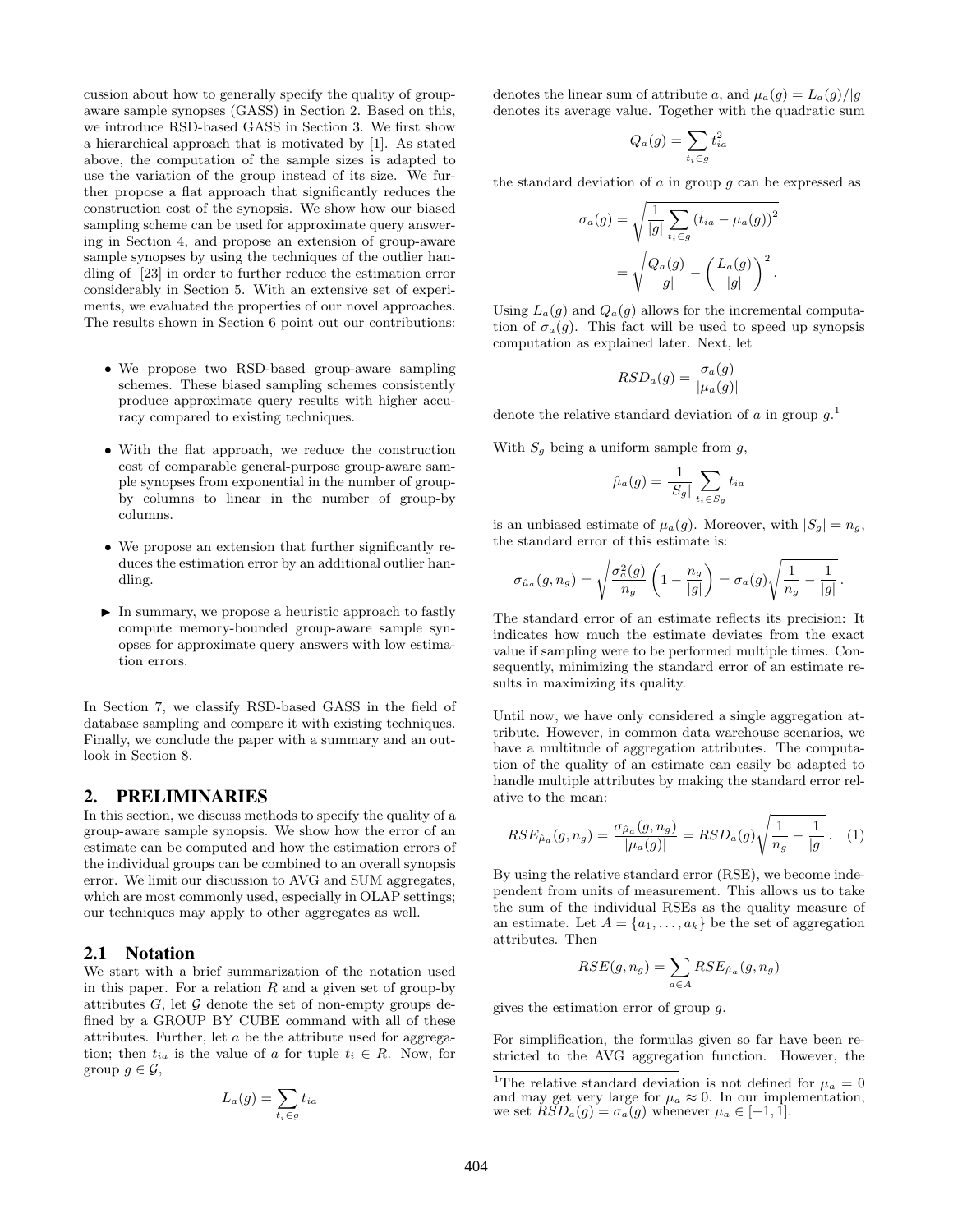estimation error for the SUM aggregation function is very similar and can be incrementally computed as well.

Finally, in order to measure the quality of a complete groupaware sample synopsis, we have to combine the individual RSEs of the groups. Therefore, we consider two error measures:

$$
\mathcal{E}_{AVG} = \frac{1}{|\mathcal{G}|} \sum_{g \in \mathcal{G}} RSE(g, n_g),
$$

which computes the average relative standard error over all groups, and

$$
\mathcal{E}_{MAX} = \max_{g \in \mathcal{G}} (RSE(g, n_g)),
$$

which returns the largest relative standard error of all groups.

Obviously, these quality measures attribute the same utility to all kinds of groupings.

#### 2.2 Observations

Existing techniques, like [1] or [4], determine the sample sizes of the individual groups with respect to their cardinalities, that is, two groups with the same cardinality get equal sample sizes.

EXAMPLE 1. Consider a relation R with  $|R| = 10,000$ and the following groups  $G = \{g_1, g_2\}$ :  $Cardinality$  RSD

| Group | Cardinality | KS L  |
|-------|-------------|-------|
| $q_1$ | 5,000       | $1\%$ |
| $q_2$ | 5,000       | 49%   |

For a synopsis  $\Psi$  with  $|\Psi| = 100$ , cardinality-based techniques assign  $n_1 = n_2 = 50$ , resulting in an average error of  $\mathcal{E}_{AVG} = (0.14\% + 6.89\%)/2 = 3.52\%$ ; the maximum error is  $\mathcal{E}_{MAX} = 6.89\%.$ 

As can be seen in (1), the quality of an estimate, however, is also influenced by the relative standard deviation of the group. Consequently, taking the RSD of a group into account when computing its sample size promises a positive impact on the quality of a group-based sample synopsis.

After these preliminary considerations, we next show how RSD-based group-aware sample synopses can be constructed.

# 3. RSD-BASED GROUP-AWARE SAMPLE **SYNOPSES**

In this section, we describe the idea and the computation of RSD-based group-aware sample synopses in more detail. We start with a hierarchical approach and subsequently propose a flat approach that significantly reduces the computational effort.

The general idea of RSD-based synopses is to take the fact into account that groups with low variations in the aggregation attributes can be represented by just a few tuples; groups with high variations, however, require noticeably more representatives in order to provide approximate query results with high accuracy.

EXAMPLE 2. Regard the scenario of example 1. By computing the sample sizes based on the RSDs of the groups, the sample sizes change to  $n_1 = 2$  and  $n_2 = 98$ . As a consequence, the average error of the synopsis can be reduced to  $\mathcal{E}_{AVG} = (0.71\% + 4.90\%)/2 = 2.80\%$ ; the maximum error decreases to  $\mathcal{E}_{MAX} = 4.90\%.$ 

#### 3.1 Hierarchical Approach

Inspired by the results shown in Example 2, our group-aware sample synopses use the relative standard deviations of the individual groups for the computation of the sample sizes. In order to provide highly-accurate query answers for arbitrary group-by queries, the proceeding of synopsis computation of the hierarchical approach is similar to Congressional Sampling [1]. Let  $\mathcal{B} \subset \mathcal{G}$  denote the set of non-empty groups under the grouping  $G$ . The grouping  $G$  results in the finest possible partitioning for group-bys on  $R$ . We refer to  $\beta$  as the base groups. Any group h on any other grouping  $T \subset G$ is the union of one or more groups  $g$  from  $\beta$ . We denote each such  $g$  to be a *subgroup* of  $h$ .

EXAMPLE 3. For a relation  $R$  with three columns  $A, B$ and C, let  $G = \{A, B\}$  be the columns used for grouping and C be the aggregation attribute. The groups and the relative standard deviation of attribute  $C$  (RSD<sub>C</sub>) within these groups (computed from randomly generated data) are given in Table 1. For this example, the set of base groups is given by  $\mathcal{B} = \{(a_1, b_1), (a_1, b_2), (a_2, b_1), (a_2, b_2)\}$ , and for the grouping  $T = \{A\}$ , the set of tuples in the group  $h = a_1$  is the union of the tuples in the subgroups  $(a_1, b_2)$  and  $(a_1, b_2)$ .

#### *Synopsis Computation*

Let  $M$  be the memory bound for the synopsis. With the hierarchical approach, the construction of our RSD-based group-aware sample synopses  $\Psi$  consists of 4 phases:

- Phase 1: Initialization. During a single scan of relation R, the quantities  $L_a(g)$  and  $Q_a(g)$  are maintained for each group  $q \in \mathcal{G}$ . Based on these quantities, the individual RSDs of all the groups are computed.
- Phase 2: Flat Partitioning. In the second phase, we proceed for each  $T \subseteq G$  as follows: With  $T$  as the set of non-empty groups under grouping T, we partition the available space M among all groups in  $T$  with respect to their relative standard deviations. Let

$$
SUMRSD(\mathcal{T}) = \sum_{g \in \mathcal{T}} RSD_a(g)
$$

be the sum of RSDs of all groups in  $\mathcal{T}^2$ . Then, the sample size  $n_g$  of a group g is determined by <sup>3</sup>

$$
n_{g,T} = \frac{RSD_a(g)}{SUMRSD(T)}M.
$$

<sup>&</sup>lt;sup>2</sup>As for the estimation error, for multiple aggregation attributes  $A = \{a_1, \ldots, a_k\}$  we simply use  $\sum_{a \in A} RSD_a(g)$ instead of  $RSD<sub>a</sub>(g)$ 

<sup>&</sup>lt;sup>3</sup>For simplicity we assume throughout this paper that each group is larger than the sample size. Handling scenarios when this is not the case is straightforward. Further, for groups with  $RSD_a(g) \approx 0$ , we replace  $n_{g,T}$  by a constant c.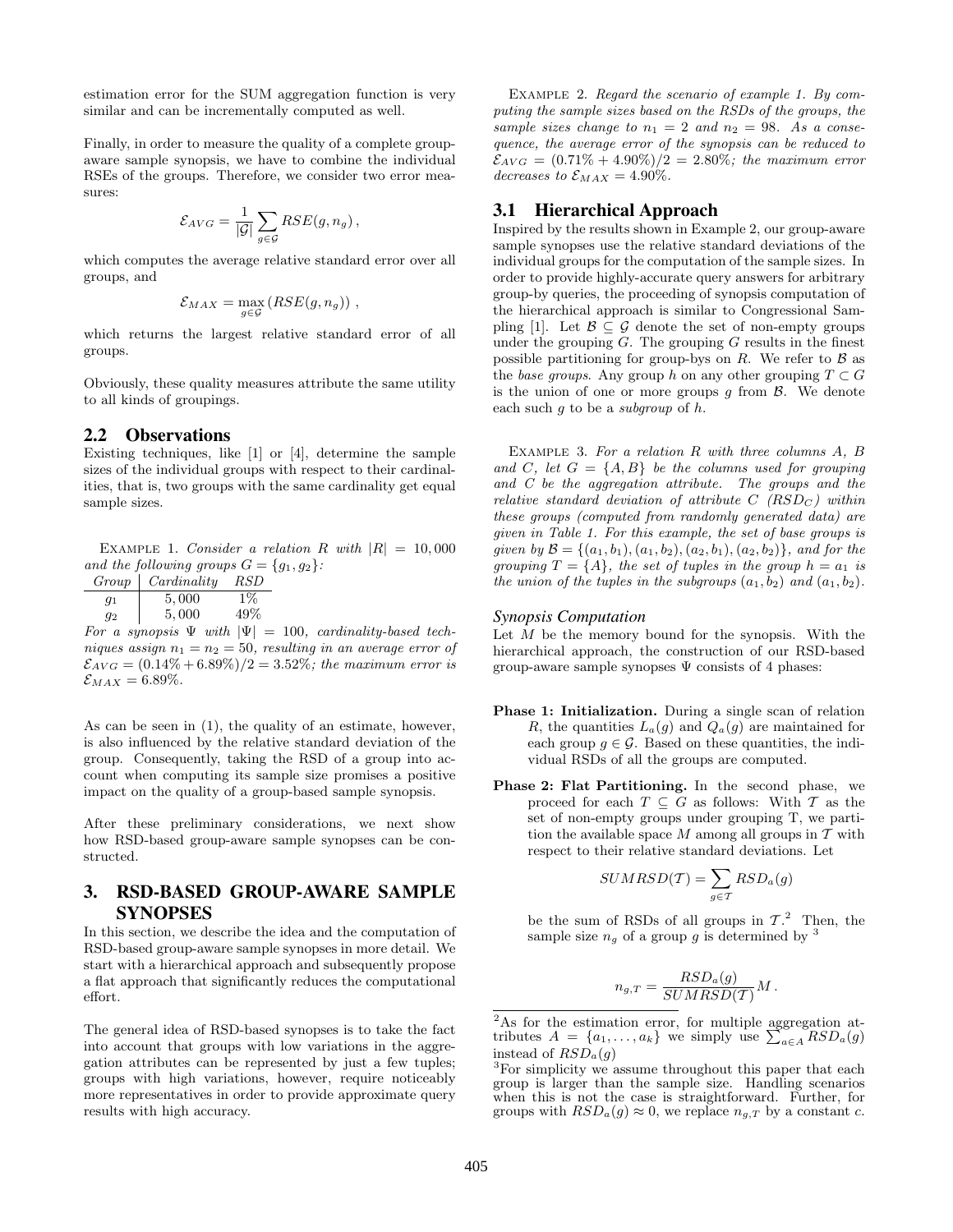Table 1: Example scenario and the resulting group sample sizes of RSD-based group-aware sample synopses

| А              | B              | $RSD_C$   | $n_{q,AB}$ | $n_{q,A}$             | $n_{q,B}$             | (unscaled) | Hierarchical | Flat   |
|----------------|----------------|-----------|------------|-----------------------|-----------------------|------------|--------------|--------|
| a <sub>1</sub> | b <sub>1</sub> | 33.19%    | 28.20      | $27.54$ (of $41.25$ ) | $28.35$ (of 68.03)    | (28.35)    | 28.03        | 28.20  |
| $a_1$          | $b_2$          | $16.53\%$ | 14.04      | $13.71$ (of $41.25$ ) | $13.88$ (of $31.97$ ) | (14.04)    | 13.88        | 14.04  |
| $a_2$          | b <sub>1</sub> | 46.45\%   | 39.46      | $40.14$ (of 58.75)    | $39.68$ (of 68.03)    | (40.14)    | 39.69        | 39.46  |
| $a_2$          | b <sub>2</sub> | $21.54\%$ | 18.30      | $18.61$ (of 58.75)    | $18.09$ (of $31.97$ ) | (18.61)    | 18.40        | 18.30  |
| $a_1$          |                | 29.38%    |            | 41.25                 |                       | (42.39)    | 41.91        | 42.24  |
| a <sub>2</sub> |                | 41.85%    |            | 58.75                 |                       | (58.75)    | 58.09        | 57.76  |
|                | b <sub>1</sub> | 39.67%    |            |                       | 68.03                 | (68.49)    | 67.72        | 67.66  |
|                | b <sub>2</sub> | $18.64\%$ |            |                       | 31.97                 | (32.65)    | 32.28        | 32.34  |
|                |                | 35.29%    |            |                       |                       | (101.14)   | 100.00       | 100.00 |

- Phase 3: Hierarchical Partitioning. In the next phase, we recursively consider for each group  $g$  the set of its subgroups. The procedure is similar to that from the second phase: First, we compute the quantity  $SUMRSD$  over all the subgroups of  $g$ , and afterwards, we partition the sample size  $n_{g,T}$  among the subgroups with respect to their RSDs.
- **Phase 4: Finalization.** In the last phase, each group  $q$  is assigned the maximum of all the sample sizes assigned to this group during the second and the third phase:  $n_G = \max_{T \subseteq G} n_{q,T}$ . Finally, we scale down the sample sizes to limit the space used to  $M$ , i.e., the sample size  $n_q$  is computed by

$$
n_g = \max_{T \subseteq G} n_{g,T} \frac{M}{\sum_{j \in \mathcal{B}} \max_{T \subseteq G} n_{j,T}}
$$

.

After the computation of the sample sizes, samples of all groups  $g \in \mathcal{B}$  are drawn, i.e.

$$
\Psi = \bigcup_{g \in \mathcal{B}} s_g.
$$

This recursive approach is adapted from [1]. However, the main difference is that for [1] the sizes of the subgroups sum up to the size of the supergroup, which does not hold for the RSDs. Nevertheless, we have chosen this approach in order to evaluate the impact of changing the allocation criterion.

EXAMPLE 4. Consider again the scenario given in Table 1 for the construction of a group-aware sample synopsis with the hierarchical approach. During the initialization phase, the RSDs are computed as given in the column  $RSD_C$ .

In the second phase, the flat partitioning is executed: For  $T = \{AB\}$ , we have  $SUMRSD(\mathcal{T}) = 117.71\%$ . Let  $M =$ 100, then for  $g = (a_1, b_1)$ , the sample size  $n_{g, AB} = \frac{33.19\%}{117.71\%}$ .  $100 = 28.20$ . The computation for the other groups in T as well as for the groups for  $T = \{A\}$  and  $T = \{B\}$  is analogous. The resulting sample sizes for  $\mathcal{T} = \{AB\}$  are given in column  $n_{a,AB}$ , and for  $T = \{A\}$  and  $T = \{B\}$ the sample sizes are given in the lower part of the table in columns  $n_{g,A}$  and  $n_{g,B}$ , respectively.

In the third phase, the subgroups for  $T = \{A\}$  and  $T = \{B\}$ are considered. Taking, for example, group  $g = (a_1)$  from  $T = \{A\}$ , the RSDs of the subgroups of g sum up to 49.72.

Now, the sample size of g  $(n_g = 41.25)$  is partitioned among its subgroups, i.e. for group  $g_1 = (a_1, b_1)$  we get  $n_{g_1,A} =$  $\frac{33.19\%}{49.72\%} \cdot 41.25 = 27.54$ , and for group  $g_2 = (a_1, b_2)$  we get  $n_{g_2,A} = \frac{16.53\%}{49.72\%} \cdot 41.25 = 13.71.$ 

In the last phase, for all groups  $g \in \mathcal{B}$ , the maximum of the sample sizes is computed as shown in the upper part of column (unscaled) and scaled down to fit the memory bound M as shown in the upper part of column Hierarchical of Table 1. We also present the resulting sample sizes for groupings  $T \subset G$  in the lower part of the table for illustrative reasons. Also, we did not round the individual sample sizes to integers to emphasize the impact of the single steps and to show the differences between the two proposed algorithms.

Although, the construction algorithm was explicitly shown for RSD-based synopses above, our implementation is kept far more abstract.

#### *Algorithmic Framework*

The algorithmic framework that underlies the proposed approaches allows the computation of arbitrary hierarchical group-aware sampling schemes, hence, it supports Congressional Sampling [1] as well. For the construction of a synopsis, one only has to specify the weight function, e. g., the relative standard deviation for RSD-based synopses or the Congressional procedure (consisting of House- and Senate-like allocations) for Congressional samples. As a consequence, in the four steps given above, the abstract weight function is always used: The sum of weights is computed and the partitioning is based on the ratio of the weights. This allows to easily plug in new allocation strategies.

#### 3.2 Flat Approach

Albeit the hierarchical approach seems promising, there are two facts that induced us to consider the flat approach:

- First, the construction cost using the hierarchical proceeding is exponential in the number of group-by columns. Obviously, the large number of group-by columns in current data warehouse databases imply prohibitively high system loads for synopses construction.
- Second, due to the fact that the RSDs of the subgroups do not sum up to the RSD of the supergroup, we put the recursive approach into question.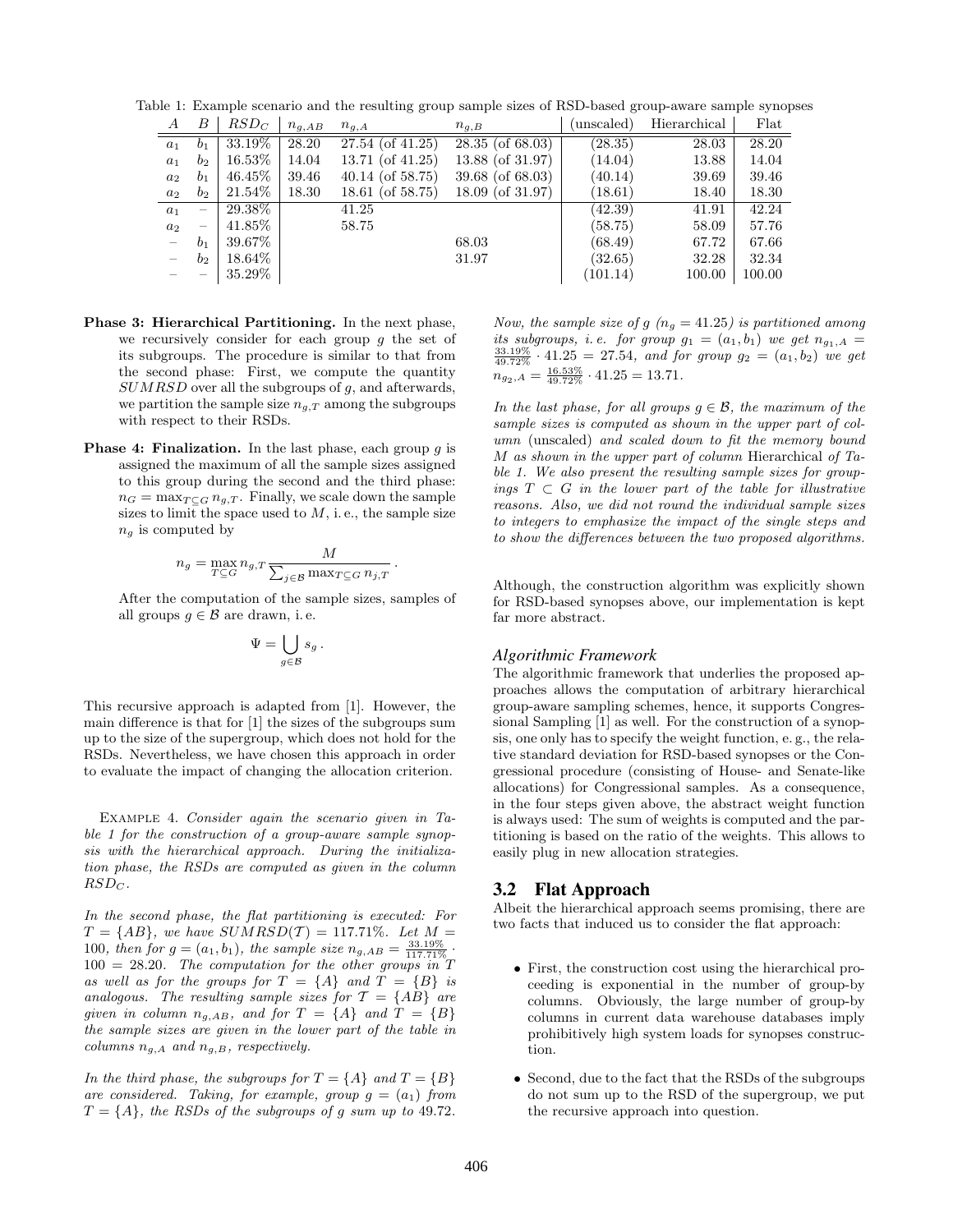| Table 2: Example scenario showing the shortcoming of the flat approach |  |  |
|------------------------------------------------------------------------|--|--|
|                                                                        |  |  |

| A              | В                        | $RSD_C$   | $n_{q,AB}$ | $n_{q,A}$             | $n_{q,B}$           | (unscaled) | Hierarchical | Flat   |
|----------------|--------------------------|-----------|------------|-----------------------|---------------------|------------|--------------|--------|
| a <sub>1</sub> | b <sub>1</sub>           | 1.57%     | 1.94       | $10.12$ (of 55.68)    | $1.88$ (of 88.34)   | (10.12)    | 6.98         | 1.94   |
| $a_1$          | $b_2$                    | 7.07%     | 8.76       | $45.56$ (of $55.68$ ) | 11.66 (of $11.66$ ) | (45.56)    | 31.43        | 8.76   |
| $a_2$          | b <sub>1</sub>           | 72.11\%   | 89.30      | 44.42 (of 44.42)      | 86.46 (of 88.34)    | (89.30)    | 61.59        | 89.30  |
| $a_1$          | $\overline{\phantom{0}}$ | $90.59\%$ |            | 55.68                 |                     | (55.68)    | 38.41        | 10.70  |
| a <sub>2</sub> |                          | 72.11\%   |            | 44.42                 |                     | (89.30)    | 61.59        | 89.30  |
|                | b <sub>1</sub>           | $53.55\%$ |            |                       | 88.34               | (99.42)    | 68.57        | 91.24  |
|                | b <sub>2</sub>           | 7.07\%    |            |                       | 11.66               | (45.56)    | 31.43        | 8.76   |
|                |                          | $90.14\%$ |            |                       |                     | (144.98)   | 100.00       | 100.00 |

Resulting from these considerations, the construction of a group-aware sample synopsis  $\Psi$  with the flat approach looks as follows:

- Phase 1: Initialization. The initialization phase is not changed. Thus, the individual RSDs of all the groups are computed.
- Phase 2: Flat Partitioning. In the second phase, we restrict the computation of the sample sizes to the base groups  $\beta$ . The general procedure of the sample size computation remains unchanged. However, since we only consider base groups, there are no subgroups available for the hierarchical partitioning. Hence, phase 3 from the hierarchical approach can be omitted.
- Phase 3: Finalization. The finalization phase is simplified and now only includes the drawing of the samples of all groups  $q \in \mathcal{B}$  and the composition of the synopsis

$$
\Psi = \bigcup_{g \in \mathcal{B}} s_g.
$$

Example 5. For the scenario given in Table 1, the flat approach proceeds as follows: The first phase is unchanged, that is, we compute the RSDs as given in column  $RSD<sub>C</sub>$ . Now, in the second phase, we only compute the (flat) partitioning for  $T = \{AB\}$ , and draw the samples in the final phase. The resulting sample sizes are given in the last column, named Flat. As can be seen easily, these results equal the intermediate results of the hierarchical approach for  $T = \{AB\}$  given in column  $n_{g,AB}$ . Further, the results of the hierarchical and the flat approach are very similar, while the construction cost of the flat approach is significantly smaller.

Obviously, this proceeding simplifies the construction algorithm of the hierarchical group-aware sample synopses: It reduces the complexity from exponential in the number of group-by columns to linear in the number of group-by columns. However, this simplification has its price: If there is a group  $g$  with two homogeneous subgroups, the sample size of  $g$  will be small. If, however, the union of the tuples of both subgroups has a large variation, the estimation error for group  $g$  will be large as well.

Example 6. Consider the scenario shown in Table 2. Now, the underlying data are generated carefully: Group  $(a_1, b_1)$  consists of values of about 100, the values of group  $(a_1, b_2)$  are about 5, and group  $(a_2, b_1)$  consists of values equally distributed between 1 and 100. The point is that both  $(a_1, b_1)$  and  $(a_1, b_2)$  have low RSDs, while the RSD of  $(a_1)$ is large. In the second phase (flat partitioning) of both approaches, both  $(a_1, b_1)$  and  $(a_1, b_2)$  get small sample sizes. As a consequence, after the second phase, the sample size of  $(a_1)$ is small as well, which does not reflect its RSD. This problem cannot be captured by the flat approach, hence, group  $(a_1)$  is under-represented in the resulting synopsis. The hierarchical approach, however, is insensitive to those data formations, as can be seen in the table.

The last example shows the weakness of the flat approach. However, those pathological data formations will not be common in real-world datasets. In general, the difference between the RSDs of two groups and their union will not be that large, and further, the effect usually is even smaller when the respective group has a larger number of subgroups. In particular, in all our experiments this effect was not visible.

After the presentation of the idea and the algorithm of our RSD-based group-aware sample synopses, we will show how to answer queries from biased samples in the next section.

# 4. APPROXIMATE QUERY ANSWERING WITH BIASED SAMPLES

In this section, we show how group-aware sample synopses can be used for approximate query answering. Using a biased sampling scheme as proposed in this paper requires some more sophisticated estimation techniques than in the uniform case. In the uniform sampling case, each tuple has the same probability of being selected and estimation is mostly simple. For the SUM operator, for example, the estimate is computed by simply multiplying the sum of the values in the sample by the inverse of the sampling fraction. Applying this procedure to biased samples would lead to biased estimates.

Fortunately, there is a seamless solution: As biased samples can be regarded as a union of uniform random samples with different sampling fractions, they also can be treated as stratified samples. Hence, using standard techniques for estimators based on stratified sampling schemes, we can generate unbiased answers with the help of all the tuples in the biased sample [11]. With this technique, each stratum has the inverse of its sampling fraction as an associated scaling factor. In order to estimate a SUM operator, the sum of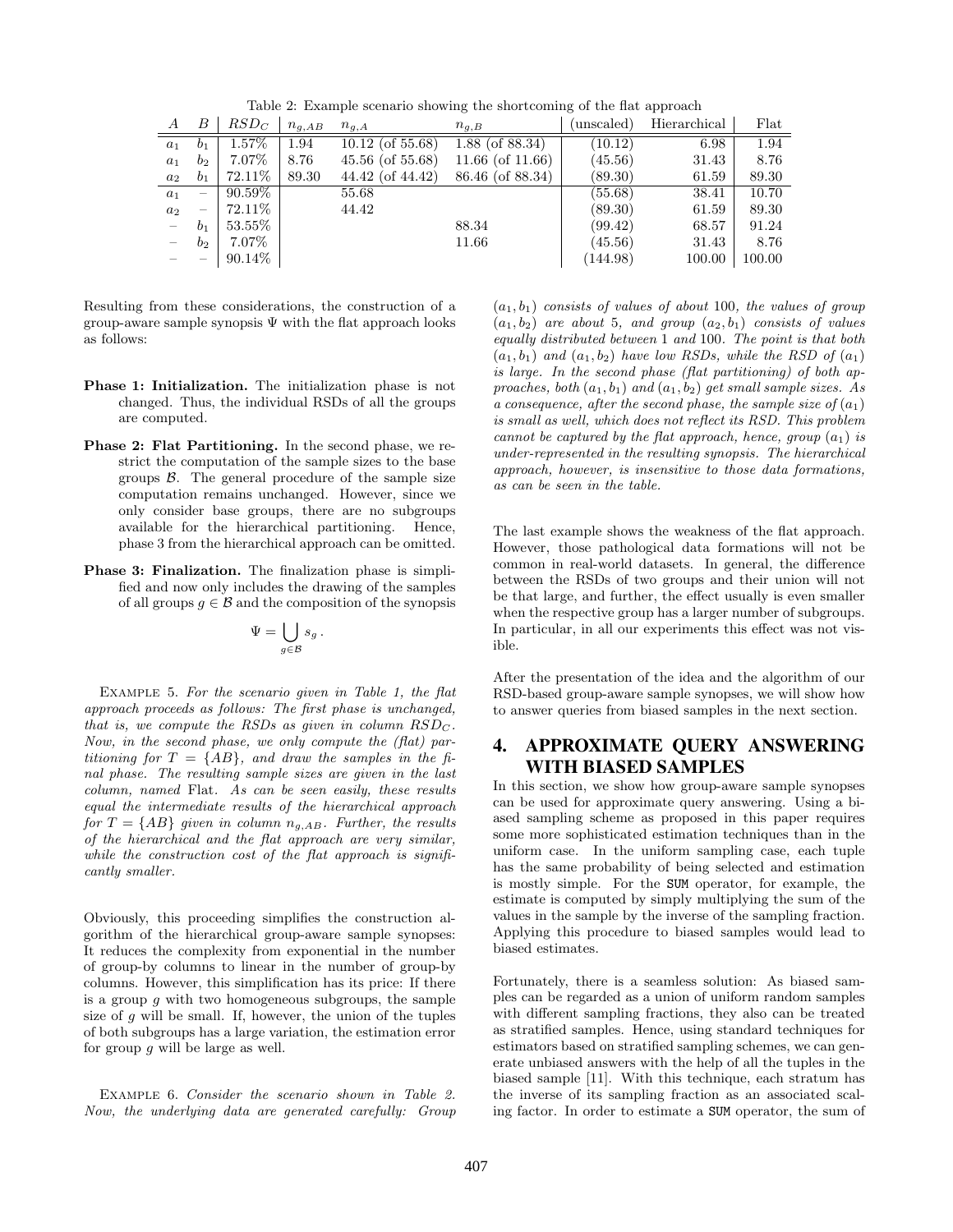each stratum is scaled up by the associated scaling factor, and these sums are added up to the final estimate. An estimate for the COUNT operator is computed by summing up the individual scaling factors of each tuple relevant for the current query. Finally, for an estimate of an AVG operator, we compute the scaled SUM divided by the scaled COUNT.

As mentioned in [1], the key issue in scaling is the possibility to be able to efficiently associate each tuple with its corresponding scaling factor. The authors mention two approaches: a) store the scaling factor for each tuple within the sample, i. e., augment the sample with an additional column for the scaling factor, and b) use a separate table to store grouping identifiers together with the scaling factors. For details, advantages, and drawbacks see [1]. While these approaches take the AQUA system [2] as a basis, we focus on the Derby/S [19] system. The key differences of these two systems are the following:

- While the AQUA system is a middleware software tool sitting on top of a DBMS, Derby/S itself is a fullfledged DBMS with samples integrated as first-class citizens. In more detail, Derby/S is an extension of the open-source database system Derby<sup>4</sup> for approximate query processing.
- In the AQUA system, all queries to the base tables are automatically rewritten in order to use the available synopses structures. In contrast, with Derby/S, users can specify whether they want to get an approximate or an exact result by using SQL/S, an extension of SQL, for approximate query answering [19]. Exact queries are executed on the base tables while approximate queries are automatically rewritten in order to use the synopses instead.

Derby/S supports several sampling designs, including stratified samples, associated with appropriate rewrite strategies and estimation operators. A sample of our proposed sampling scheme is split into several tables, one for each group. The scaling factors are stored in the respective system catalog tables. Incoming approximate queries are automatically rewritten and aggregation operators are substituted by estimation operators. The group-wise intermediate results are scaled and merged as described above.

Example 7. Consider a group-aware sample synopsis for the lineitem table of the TPC-D schema with  $G =$ {l\_returnflag}. Since the l\_returnflag attribute has three different values, the resulting synopsis consists of three sample tables named lineitem\_smpl\_1, lineitem\_smpl\_2, and lineitem\_smpl\_3. An approximate group-by query with l\_returnflag as the group-by attribute is executed as shown in the execution plan given in Figure 1. The nodes in this execution plan show the individual operations together with the query costs so far. First, the sample tables are scanned. Afterwards, the group-wise estimates are computed within the GROUPBY nodes and subsequently merged by the UNION nodes. The proximate GROUPBY node is only needed for queries where the group-by attributes are not identical with



Figure 1: Query execution plan for an approximate group-by query on a group-aware sample synopsis using Derby/S

the set G of the group-aware sample synopsis. As can be seen, no costs are caused by this operator for the current query. Finally, unnecessary attributes are eliminated by the PROJECTION node and the approximate query result is returned.

After this sketch of approximate query answering with biased samples in Derby/S, we will use the next section to show how the algorithms can be extended.

## 5. EXTENSION

This section describes an extension of group-aware sample synopses that further allows for large reductions of the relative standard errors of the samples, and hence, of the overall synopsis error.

When estimating an aggregate from a sample, outliers in the data may lead to large estimation errors [8, 23]. With outliers, we denote values that are significantly different from the rest of the data, but that are important for the result of the aggregation function. Take, for example, a hypothetical company with a revenue in 2008 of \$1 billion and a single purchase order of \$100 million. This order is represented as a single tuple in the database, but it constitutes 10% of the total revenue. When random sampling is applied prior to aggregation, outliers in the data typically lead to underestimation (if they are not present in the sample) or overestimation (if present). Thus, outliers should be well represented by a synopsis of the underlying dataset.

Chaudhuri et al. proposed a sampling scheme called outlier indexing [8], which significantly reduces the estimation error by storing outliers separately and sampling from the remaining part of the data set. In [23], we extended this approach to handle multiple aggregation attributes by introducing three measures for the efficient identification of outliers for multiple attributes. Among these measures, the  $\mathcal{M}_{AVG}$  measure turned out to be the most promising. With this measure,

<sup>4</sup>http://db.apache.org/derby/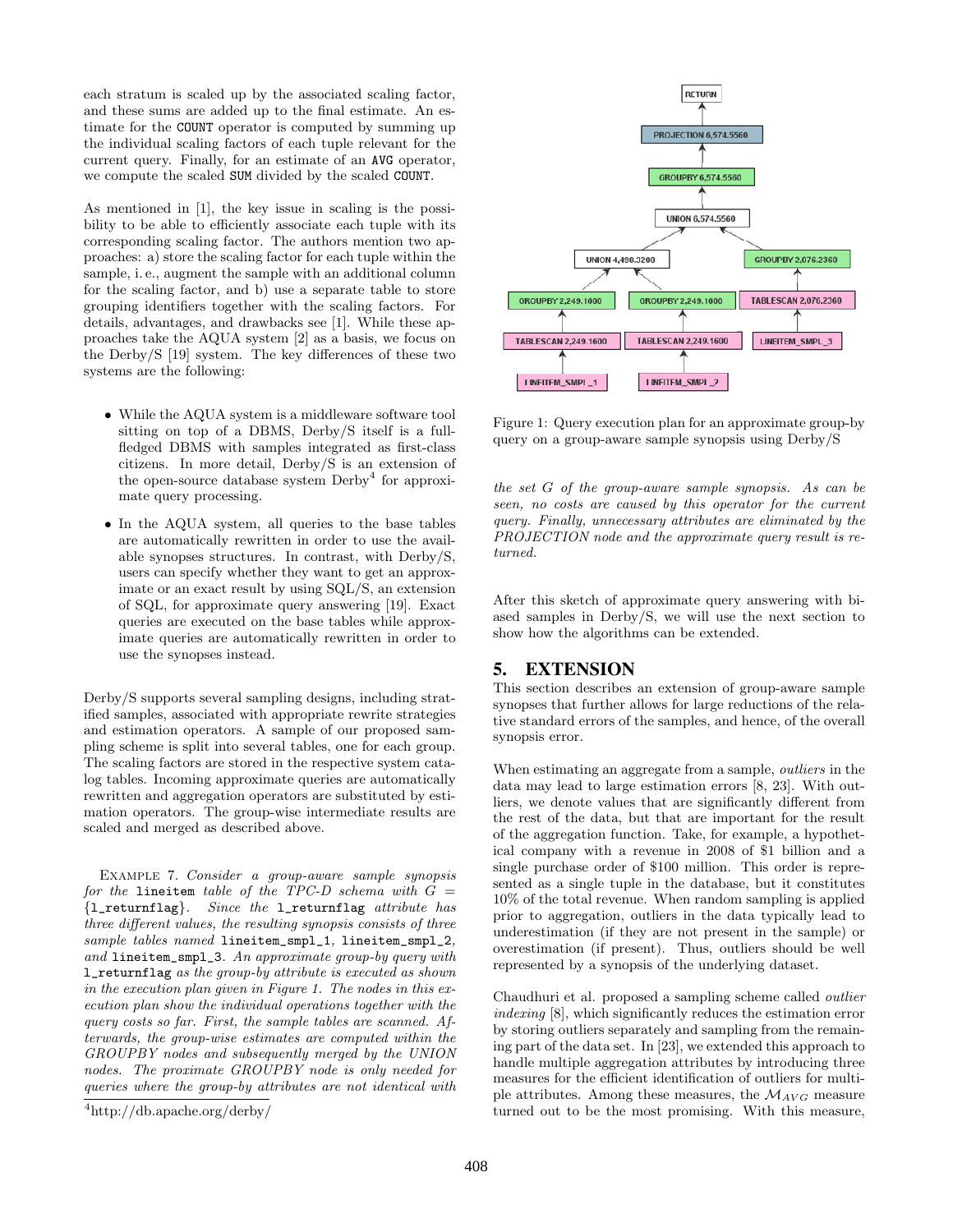outliers are identified by their impact on the average relative standard error of the aggregation attributes, i. e., the larger the reduction of the RSE of the data without the current tuple compared to the RSE of the data with the current tuple, the more likely this tuple is an outlier; for more details see [23]. With an additionally proposed heuristic approach, the outlier handling runs in  $O(|R| \log M)$  worst-case time and requires  $O(M)$  space. Thus, it has only low impact on the performance of the synopsis computation.

As mentioned above, our proposed biased sampling schemes can also be regarded as stratified sampling schemes, where the stratum boundaries are given by the base groups  $\beta$ . In such a stratified sampling scheme, the individual samples are independent from each other. Hence, we can simply apply the multi-column outlier index (MCOI) from [23] to each stratum. The synopsis design changes in the way that now, the sample of a group may consist of separately stored outliers and a sample from the remaining part of the data of that group. The extension is plugged in the finalization phase, i. e., the construction algorithm is only slightly altered. With the extension, the finalization phase changes as follows: After scaling down the sample sizes, MCOI is applied in each group; a modification of MCOI is not required. Since MCOI computes both the outliers and the samples, the terminal draw of the samples of the unextended approaches can be omitted.

Obviously, this procedure can be applied to all stratified sampling schemes; thus, it is also applicable to [1]. After this introduction of the extension, we evaluate our approaches in the next section.

# 6. EXPERIMENTS

We ran a variety of experiments in order to evaluate the effectiveness and the efficiency of our RSD-based group-aware sample synopses. We compared the hierarchical approach (H-GASS) and the flat approach (F-GASS) with Congressional Sampling (CS) [1]; we have chosen CS since this approach has the same focus of general-purpose group-aware sample synopses as our approaches. We experimented with well-defined synthetic datasets in order to discover the impact of certain "data formations" on the quality of the synopsis. Finally, we ran experiments on a large real-world dataset consisting of retail data.

Note, that the considered algorithms are determinstic with respect to the resulting sample sizes. Hence, the quantities that measure the error of a synopsis, that is,  $\mathcal{E}_{AVG}$  and  $\mathcal{E}_{MAX}$ , can analytically be computed.

#### *Summary of Results*

- Both approaches of RSD-based group-aware sample synopses result in lower estimation errors ( $\mathcal{E}_{AVG}$  as well as  $\mathcal{E}_{MAX}$ ) than CS does in most cases.
- The flat approach of the RSD-based group-aware sample synopses (F-GASS) consistently causes lower estimation errors ( $\mathcal{E}_{AVG}$  as well as  $\mathcal{E}_{MAX}$ ) than CS does.
- The hierarchical approach of RSD-based group-aware sample synopses (H-GASS) produces synopses with the lowest maximum estimation error  $(\mathcal{E}_{MAX})$
- The construction of F-GASS is several orders of magnitude faster than that of H-GASS and CS.
- The extension for outlier handling enables significantly smaller estimation errors.

# 6.1 Experimental Setup

We implemented the RSD-based GASS approaches on top of DB2 using Java 1.6. The experiments were conducted on a Dual Core AMD Opteron (2 GHz) system running Linux with 9 GB of main memory.

In order to provide comparable results, we conducted our experiments on generated data as described in [1]: As base data, we used the lineitem table from TPC-D schema with a size of 1 million tuples. For the grouping, we considered the columns l\_returnflag, l\_linestatus and l\_shipdate; as aggregation attribute, we used l\_extendedprice. We further introduced skew in the group sizes and in the data of the aggregation attribute. As in [1], this was done by using the Zipf distribution with varying values for the z-parameter ranging from 0 (uniform) to 1.5. (highly skewed). We also varied the number of groups from 10 to 100, 000. Table 3 summarizes the parameters and their ranges of values. Unless stated otherwise, the parameters take the value given in the last column (Default value); again, these values are chosen according to [1].

Our real-world dataset consists of market research data and is made up of 13, 223, 779 tuples. The dataset has four columns used for grouping and several columns used for aggregation. The group-by columns are project, date, country, and sales\_channel; group sizes of the base groups  $\beta$ vary between 1 and 6, 081 tuples. The information used for aggregation is, for example, about sales units or stock units.

### 6.2 Results for Synthetic Data

After the description of the experimental setup, we now present our experimental results.

*Number of groups.* Our first experiment evaluates the impact of the number of groups on the estimation error and on the number of missing groups. We computed synopses with CS, H-GASS and F-GASS on datasets with the number of groups ranging from 10 to 100, 000. For each synopsis, we computed  $\mathcal{E}_{AVG}$  as well as the fraction of missing groups. The results are given in Figure 2. As can be seen, for small  $(10)$  and large  $(100, 000)$  numbers of groups, the three approaches are similar. In the former case, all groups are easily well represented independent from the approach; in the latter case, the missing groups dominate the result, i. e. the small groups are missing, and the large groups are well represented. However, the difference between the approaches can be seen in the remaining group sizes: For 1, 000 groups, none of the approaches misses a group, but F-GASS can produce the synopsis of the highest quality, followed by H-GASS and CS. For 10, 000 groups, CS misses only 0.05% of the groups, whereas F-GASS misses 4.7% and H-GASS misses 6.6% of all groups. However, the quality of the groups contained in the approximate query answer is noticeably higher for F-GASS. So, it is up to the user to decide which result is better, that of F-GASS or that of CS. Anyway, H-GASS is a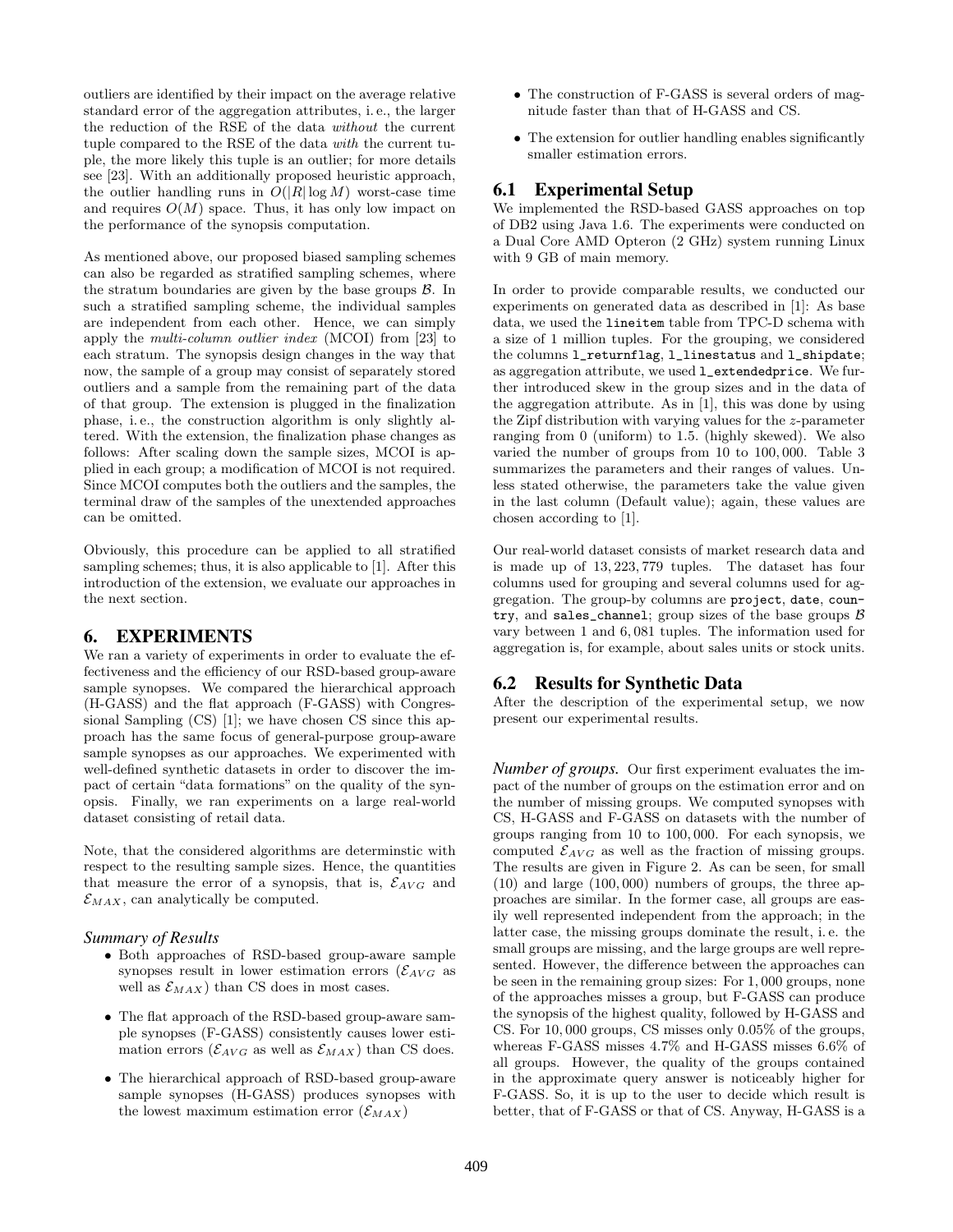| Table 3: Parameters for the experiments |                               |       |  |  |
|-----------------------------------------|-------------------------------|-------|--|--|
| Parameter                               | Range of values Default value |       |  |  |
| Skew of group sizes                     | $0 - 1.5$                     | 0.86  |  |  |
| Skew of aggregation column              | $0 - 1.5$                     | 0.86  |  |  |
| Number of groups                        | $10 - 100,000$                | 1,000 |  |  |
| Number of group-by columns              | $1 - 5$                       | 3     |  |  |
| Memory bound                            | $1\% - 10\%$                  | 5%    |  |  |



Figure 2: Impact of the number of groups



Figure 3: Impact of number of group-by attributes

bad choice for this setting, since it is worse than F-GASS in both dimensions. Finally, for 50, 000 groups, H-GASS and F-GASS are very similar, whereas CS produces approximate answers with more groups but larger errors.

*Number of group-by attributes.* A related experiment considers the number of group-by attributes. For the dataset with the default parameter values, we computed synopses with CS, H-GASS and F-GASS for an increasing number of group-by attributes. The number of group-by attributes varied from 1 to 5. Note that for a given dataset the increase of the number of group-by attributes also implies an increase of the number of groups. In all settings, all three approaches produce synopses with no missing groups; hence, we can restrict the discussion on the estimation error. The results are shown in Figure 3. First, for all approaches, the estimation error increases with increasing number of group-by columns. The reason is the simultaneous increase of number of groups for an increasing the number of group-by columns. Comparing the approaches, one can see that the RSD-based synopses consistently produce synopses with smaller  $\mathcal{E}_{AVG}$ (average RSE). In detail, using F-GASS results in the synopses with the lowest error, whereas H-GASS lies in between F-GASS and CS.

*Skew of group sizes.* In the next experiment, we varied the skew of the group sizes from  $z = 0$  (uniform) to  $z = 1.5$ (highly skewed). Note that the default value of  $z = 0.86$  results in a  $90-10$  distribution and is commonly used. Again, in all settings, all three approaches produce synopses with no missing groups and we can restrict the discussion on the estimation error. Figure 4 depicts the results of the experiments. As in the previous plots, Figure 4a shows the impact of the group-size skew on  $\mathcal{E}_{AVG}$ . Here, for all approaches, the estimation error decreases with increasing skew of the group sizes: The larger the skew, the more small groups exist and as long as no group is missing, the more of these small groups have a lot of representatives resulting in a small estimation error. In all cases, F-GASS produces the synopses with the lowest  $\mathcal{E}_{AVG}$ ; for H-GASS, only the case of  $z = 0$  results in a slightly larger average error than for CS; otherwise, the average error is smaller.

In order to demonstrate the impact on  $\mathcal{E}_{MAX}$ , we also plotted this quantity in Figure 4b. Again, the RSD-based approaches consistently result in lower errors, which is now even more significant. Additionally, for  $\mathcal{E}_{MAX}$ , H-GASS is better than F-GASS.

*Skew in aggregation values.* Another experiment analyzes the impact of the skew of the aggregation column. Since the skew of the aggregation column influences the RSDs of the groups, this parameter is expected to have the largest influence on the RSD-based approaches. As in the previous experiments, we computed synopses with CS, H-GASS and F-GASS. We varied the skew of the aggregation column from  $z = 0.5$  to  $z = 1.5$ . Again, we plotted the results for both  $\mathcal{E}_{AVG}$  (see Figure 5a) and  $\mathcal{E}_{MAX}$  (see Figure 5b). First, unlike in the previous experiments, now the resulting synopses miss some groups: For  $z = 1.5$ , H-GASS misses 4.2% and F-GASS misses 5.4% of the groups, whereas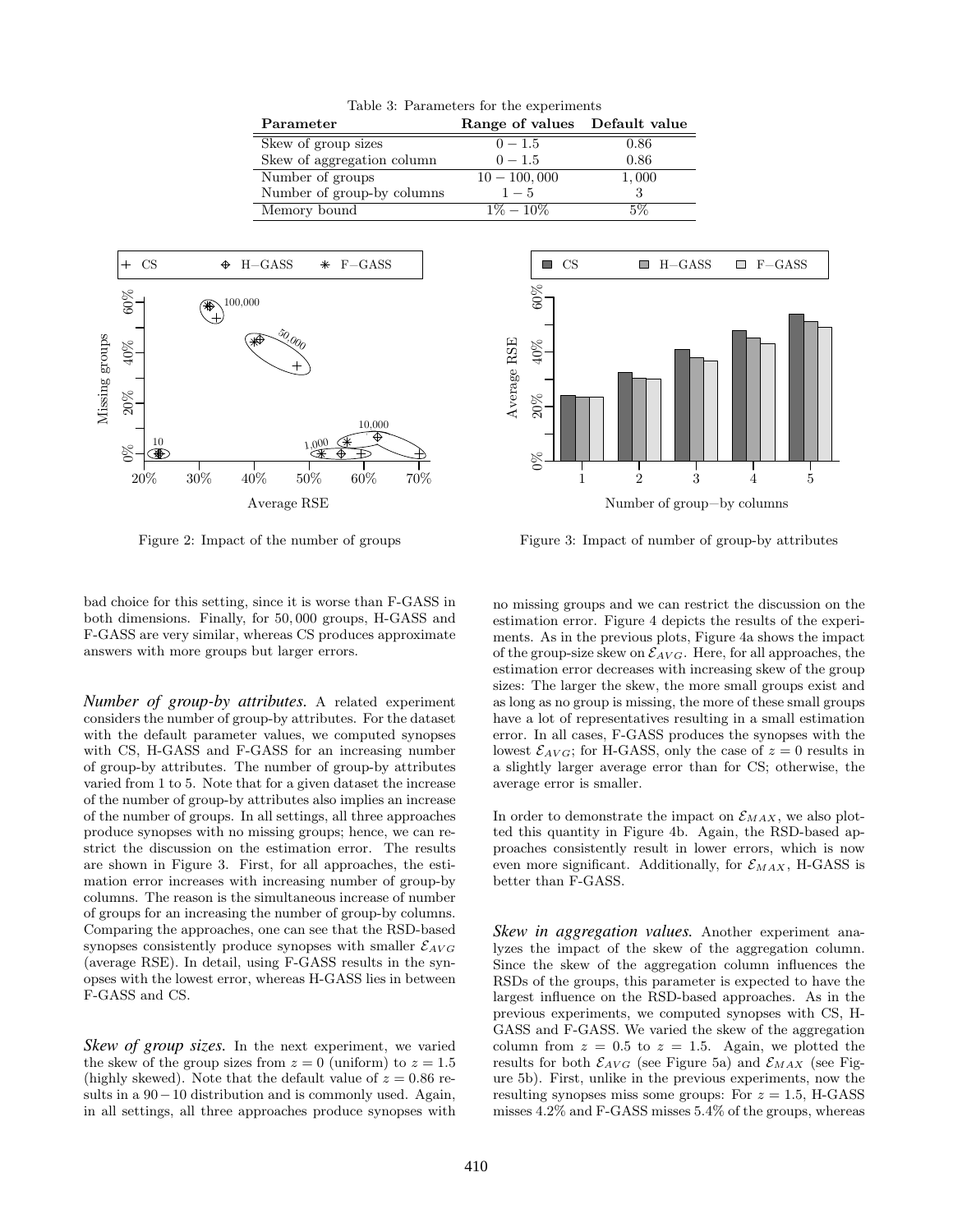

Figure 4: Impact of skew of the group sizes



Figure 5: Impact of skew of the aggregation attribute

CS does not miss any group.

For  $\mathcal{E}_{AVG}$ , the results look similar to the previous experiments: Both H-GASS and F-GASS produce synopses with lower errors, while the error with F-GASS is even lower than with H-GASS. More interesting are the results for  $\mathcal{E}_{MAX}$ : Although the error increases for all three approaches with increasing skew, the error of CS increases much faster than for the RSD-based approaches. This shows the impact of the variation of a group on the error of the synopsis.

Even though the impact on  $\mathcal{E}_{MAX}$  is larger than on  $\mathcal{E}_{AVG}$ in all our experiments, we further on use  $\mathcal{E}_{AVG}$  for evaluation since we think that this value is more intuitive and representative for determining a synopsis' quality.

*Memory bound.* We also evaluated the impact of the memory bound on the synopsis quality. With the default parameter values, we computed CS, H-GASS and F-GASS. The memory bound was varied from 1% to 10% of the size of the base data. As expected, the error decreases for increasing memory bounds. Again, the error of F-GASS is consistently lower compared to H-GASS and CS. For small synopses, the error of H-GASS and CS is similar; for increasing memory bounds, the error of H-GASS converges to the error of F-GASS. The results are plotted in Figure 6.

*Computational effort.* As stated above, the hierarchical procedure of H-GASS and CS is very expensive. We compared the hierarchical and the flat approach for a varying number of levels in the hierarchy of the groups. We used the dataset from the second experiment, that is, the experiment on the number of group-by attributes. Thus, the number of levels varied from 1 to 5. In order to be independent from object creation overhead or variations of the measurings, we simply used the number of loops as indicator of the computational effort. In Figure 7, the results are shown. As expected, the effort for the hierarchical computa-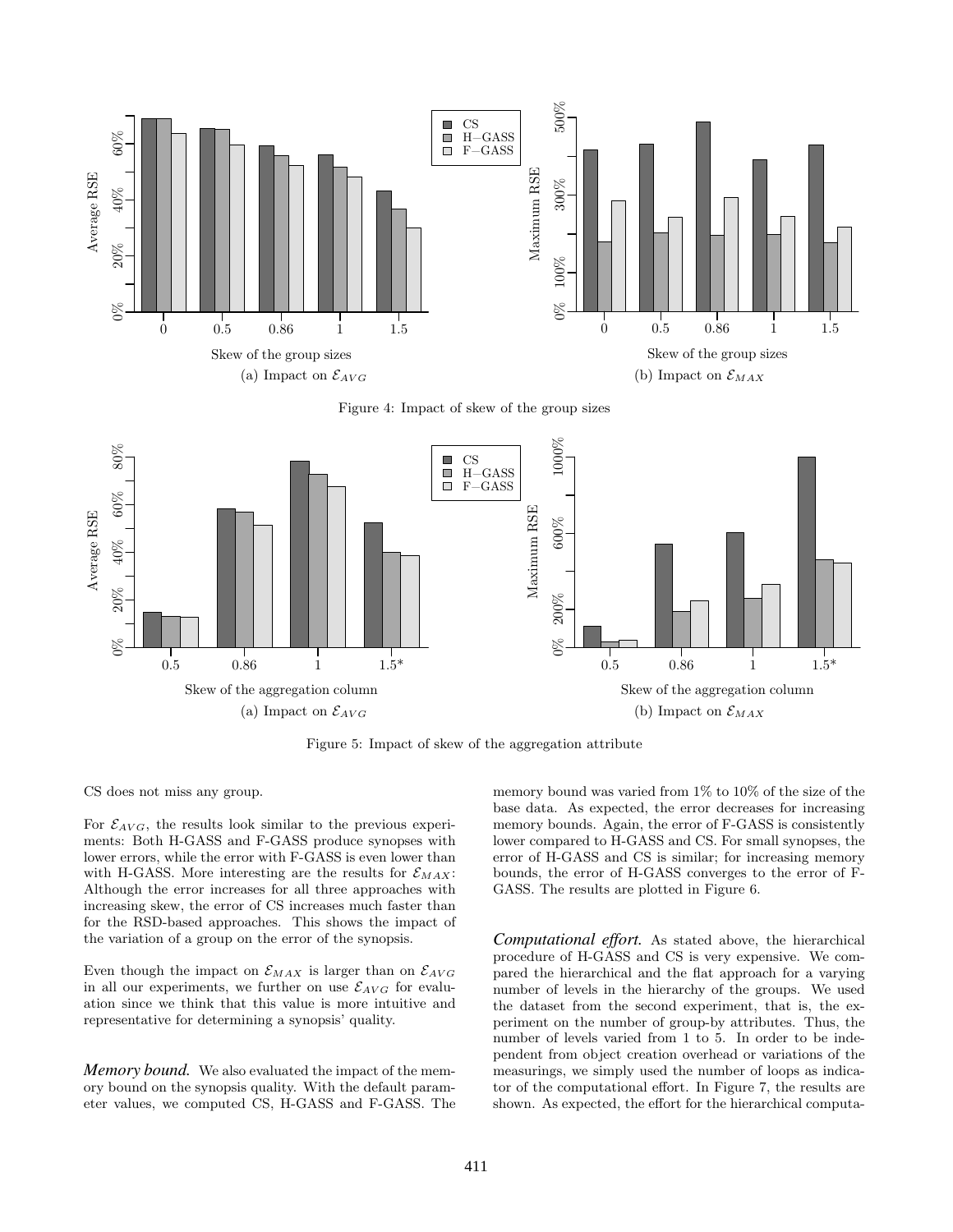

Figure 6: Impact of the memory bound



Figure 7: Computational effort

tion significantly increases with the number of levels in the hierarchy. Unlike expected, the effort of F-GASS increases slightly more than linear in the number of hierarchy levels. The reason, however, is just the simultaneously growing number of groups. Consequently, the results slightly intermix two parameters: the number of levels in the hierarchy, and the number of groups. However, the impact of the latter is of less significance. Summarizing, this experiment shows that the hierarchical approaches fastly get prohibitively expensive while the computational effort of the flat approach increaeses very slowly.

*Outlier handling.* In a final experiment, we evaluated the effectiveness of the outlier extension. As in the fourth experiment, we varied the skew of the aggregation attribute from  $z = 0.5$  to  $z = 1.5$  in order to have different kinds of extreme values. We computed H-GASS and F-GASS with and without the MCOI extension<sup>5</sup> and compared the average estimation error. The results, shown in Figure 8, clearly show that the additional outlier handling is able to signifi-



Figure 8: Impact of outlier handling

cantly reduce the average estimation error for both H-GASS and F-GASS.

*Summary.* With this extensive set of experiments on welldefined synthetic datasets, we demonstrated that the RSDbased approach is promising in the field of approximate answering of group-by queries for a broad range of data formations. With consistently lower estimation errors and—if using F-GASS—significantly lower construction cost, users of applications based on approximate query processing will greatly benefit from our proposed techniques.

# 6.3 Results for Real-World Data

We conducted a variety of experiments on the sales dataset described above. We evaluated the estimation error for the average of the column containing the sales units.

*Number of group-by attributes / Number of groups.* First, we considered the number of group-by attributes. As stated above, in this experiment, the simultaneously varying number of groups influences the results as well. For clarification, we show the number of groups for the respective number of group-by columns in Table 4.

Again, we computed group-aware sample synopses with CS, H-GASS, and F-GASS and measured the overall synopsis error using  $\mathcal{E}_{AVG}$ . The results for a memory bound of 5% of the data size can be seen in Figure 9. As for the synthetic dataset, for a small number of groups, the three approaches produce almost equal results:  $\mathcal{E}_{AVG} = 3.85\%$  for CS, and  $\mathcal{E}_{AVG} = 3.82\%$  for the RSD-based approaches, respectively. For a larger number of groups (or group-by attributes), however, the differences get clearer. For all settings, both H-GASS and F-GASS cause smaller estimation errors than CS; moreover, the average estimation error of F-GASS is even lower than for H-GASS.

The fraction of missing groups was at most 7% for CS, 11% for H-GASS and 12% for F-GASS, which is considerably small for the large number of groups.

<sup>&</sup>lt;sup>5</sup>For the outlier computation, we used the  $\mathcal{M}_{AVG}$  measure proposed in [23]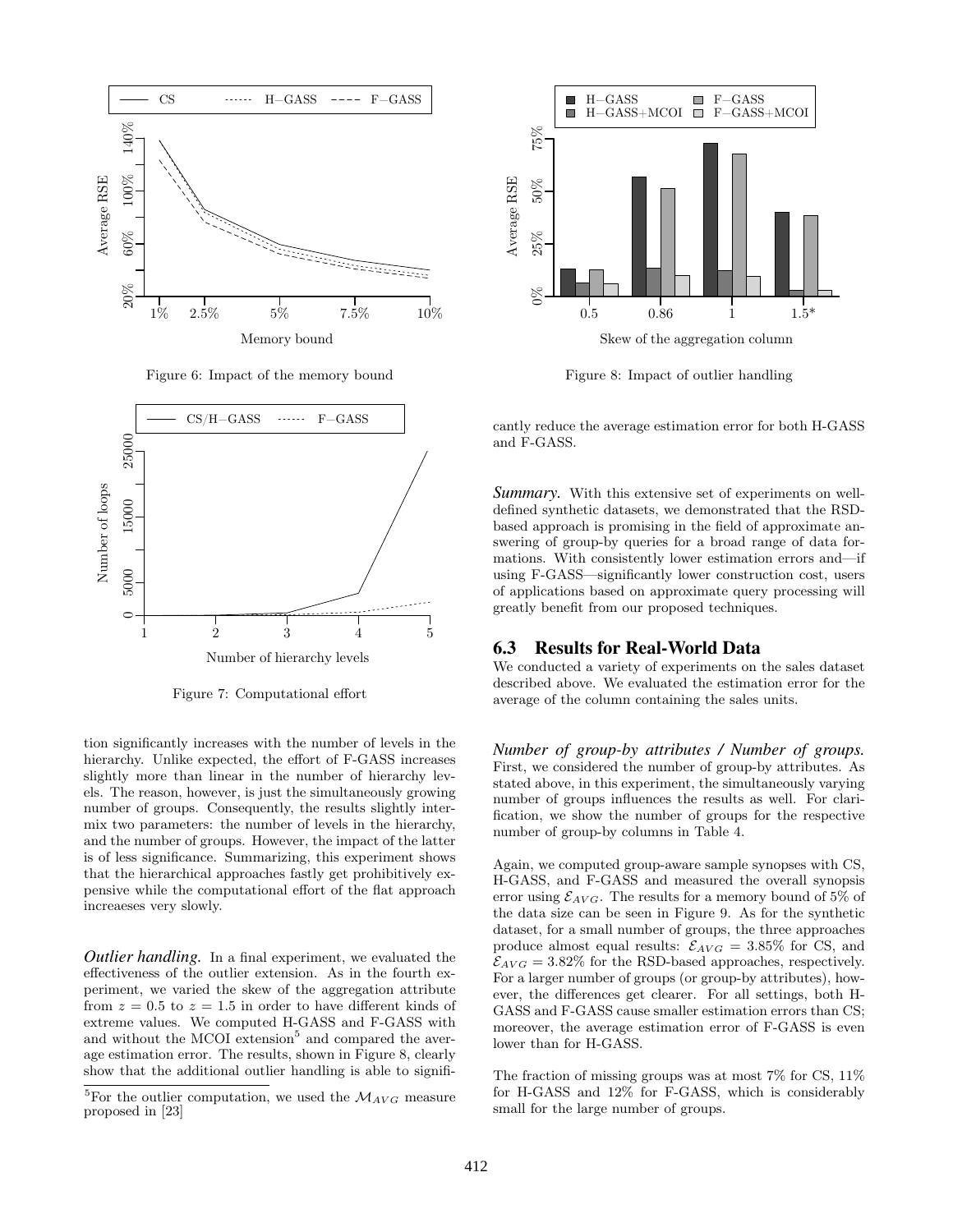Table 4: Number of groups in the real-world dataset for different numbers of group-by columns



Figure 9: Impact of number of group-by attributes

*Memory bound.* As for the synthetic dataset, we evaluated the impact of the memory bound on the synopsis quality for the real-world dataset. We computed synopses with CS, H-GASS and F-GASS for memory bounds between 1% and 10%. The results for the  $\mathcal{E}_{AVG}$  measure are shown in Figure 10. The general result is as in the previous experiments. One difference compared to the synthetic dataset (see Figure 6) is that the difference in the average RSE increases for decreasing sample sizes.

We also conducted experiments with the outlier extension. However, for this real-world dataset, the outlier extension was not able to reduce the overall estimation error. In order to find the reason, we have to analyze the distribution of the aggregation attribute values for the individual groups.

*Summary.* Our experiments on the real-world data set of a market research company verified the results from the experiments on the synthetic datasets. Again, the RSD-based techniques allowed low estimation errors for the quickly constructible F-GASS synopses.

Summing up, the presented results on both synthetic and real-world datasets emphasized the benefit of using RSDbased group-aware sample synopses. For fast construction times and low average estimation errors, F-GASS is the technique of choice, whereas systems with sufficient resources for complex pre-processing of the synopses may benefit from the low maximum estimation errors of H-GASS.



Figure 10: Impact of the memory bound

# 7. RELATED WORK

In the field of databases, there are a multitude of sampling techniques for approximate query processing. Especially, queries typical in OLAP environments are in the focus of optimization. Relevant query types are aggregation queries [8, 23], queries with foreign-key joins [3, 14], or group-by queries.

For group-by queries, Babcock et al. proposed Small Group Sampling [4]: With Small Group Sampling (SGS), a simple random sample of the base data is drawn. Additionally, all single-attribute groups that are smaller than a specific threshold are stored in their entirety (small group tables). During query execution, the approximate result is dynamically combined from these samples to produce highlyaccurate approximate query answers. However, the proposed synopsis design induces high space consumption: It may build a lot of small group tables. Furthermore, tuples can be stored multiple times within the synopsis leading to low space effectiveness and processing overhead. Moreover, SGS under-represents groups that are slightly larger than the threshold as well as all small multi-attribute groups whose single-attribute subgroups are large, e. g. sells of snowblowers in California. Another solution proposed by Archarya et al. is Congressional Sampling [1], where the space assignment is based on the Senate and House of the American Congress. Congressional Sampling (CS) considers all groups in the data and, thus, provides general-purpose synopses. We adopted the idea of CS for the hierarchical approach of our group-aware sample synopses. Finally, contrary to our solution, both techniques, [4] and [1], focus on the size of the group but not on the variation (i. e. relative standard deviation) within the group.

In the sampling literature in general, biased sampling, and thus, stratified sampling, has been studied under many contexts [11]. Our propsed techniques can be compared with stratified sampling or subpopulation sampling, where the population is segmented into strata or subsets which correspond to the groups in our scenario.